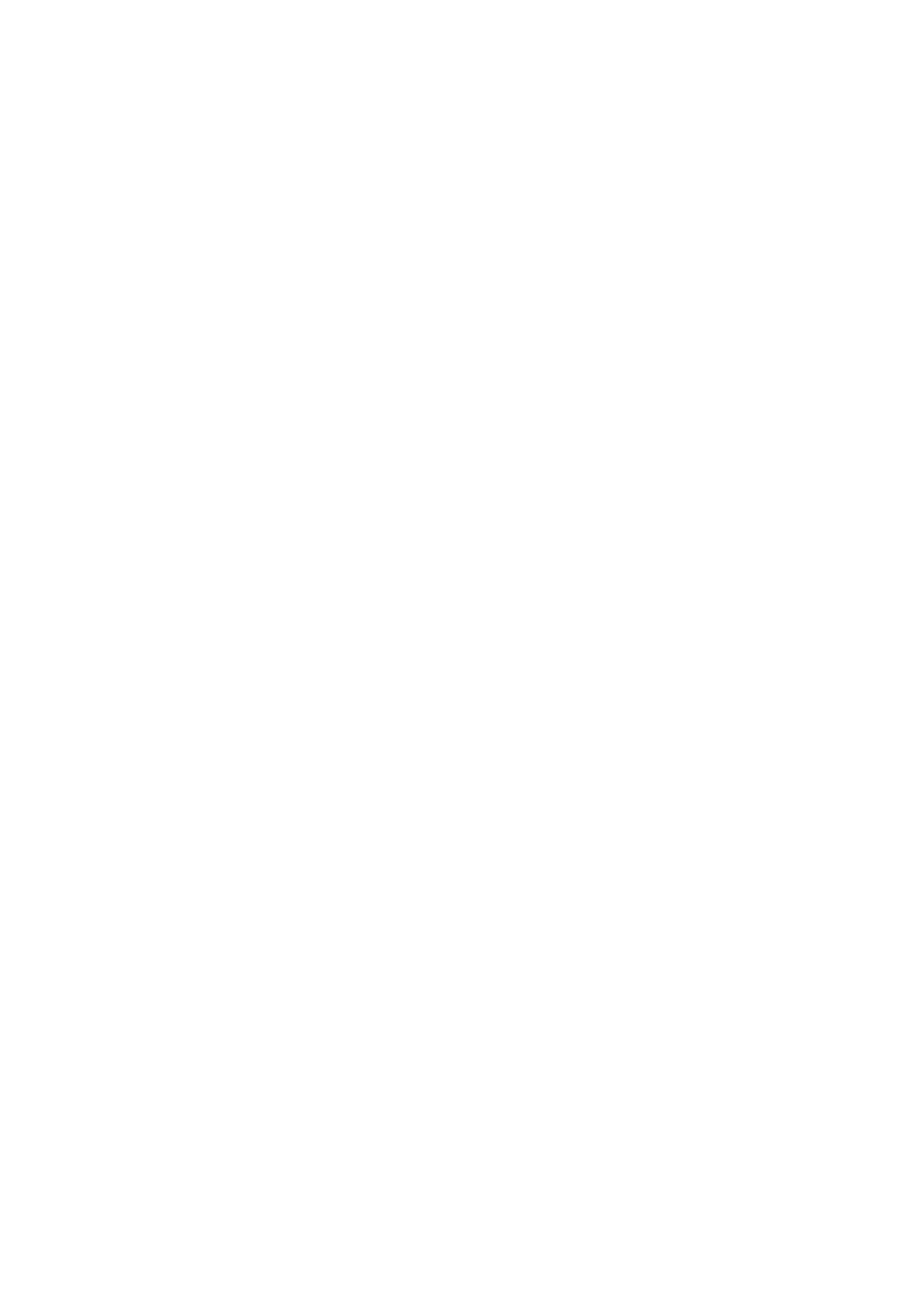## **AGENDA**

# **Open to Public and Press**

| 1           | Apologies and to note any Substitutes appointed for the Meeting.                                 |                |
|-------------|--------------------------------------------------------------------------------------------------|----------------|
| $\mathbf 2$ | To note any declarations of interest arising from any items on the Agenda                        |                |
| 3           | To receive any questions by members of the public pursuant to Council<br>Procedure Rule No.10.   |                |
| 4           | To receive any questions by Members of the Council pursuant to Council<br>procedure Rule No. 11. |                |
| 5           | <b>Reports of Overview and Scrutiny Committee</b>                                                |                |
| 6           | CADLEY PARK (URBAN COUNTRY PARK) FUNDING                                                         | $5 - 10$       |
| 7           | TREE, WOODLANDS, AND HEDGEROW MANAGEMENT POLICY                                                  | $11 - 53$      |
| 8           | CORPORATE PLAN 2020-24 PERFORMANCE REPORT (2021-2022<br>QUARTER 3- APRIL TO 31 DECEMBER)         | $54 - 100$     |
| 9           | <b>GENERAL FUND REVENUE MONITORING 2021-22</b>                                                   | $101 -$<br>121 |
| 10          | HOUSING REVENUE ACCOUNT REVENUE FINANCIAL MONITORING<br>2021-22                                  | $122 -$<br>130 |
| 11          | COLLECTION FUND 2021-22                                                                          | $131 -$<br>138 |
| 12          | <b>CAPITAL FINANCIAL MONITORING 2021-22</b>                                                      | 139 -<br>150   |
| 13          | <b>TREASURY MANAGEMENT UPDATE 2021-22</b>                                                        | $151 -$<br>170 |